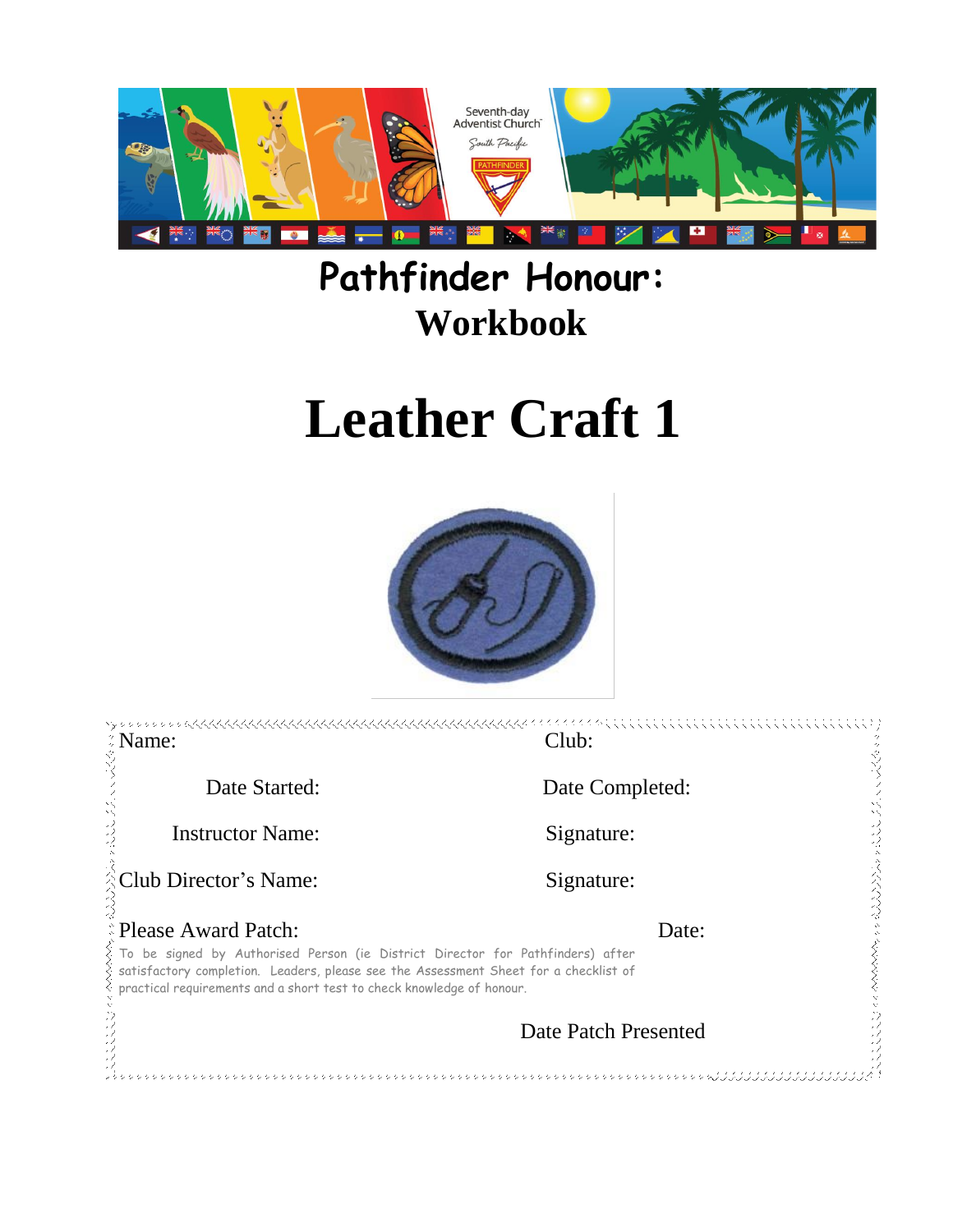## **Leather Craft 1 Honour**

#### **Requirement 1: List the necessary tools a beginner needs for Leather Craft work and demonstrate the proper and safe use of each.**

| Leather Tool | What it is used for: | Safety issues |
|--------------|----------------------|---------------|
|              |                      |               |
|              |                      |               |
|              |                      |               |
|              |                      |               |
|              |                      |               |
|              |                      |               |
|              |                      |               |
|              |                      |               |
|              |                      |               |
|              |                      |               |

#### **Requirement 2: Know how to distinguish different kinds of leather such as calf, goat, and imitation leather. What leathers are most suitable for tooling?**

| Calf leather:                          |  |
|----------------------------------------|--|
| Goat leather:                          |  |
| <b>Imitation Leather:</b>              |  |
|                                        |  |
| Leathers most<br>suitable for tooling: |  |

#### **Requirement 3: Give the steps necessary in the preparation of leather.**